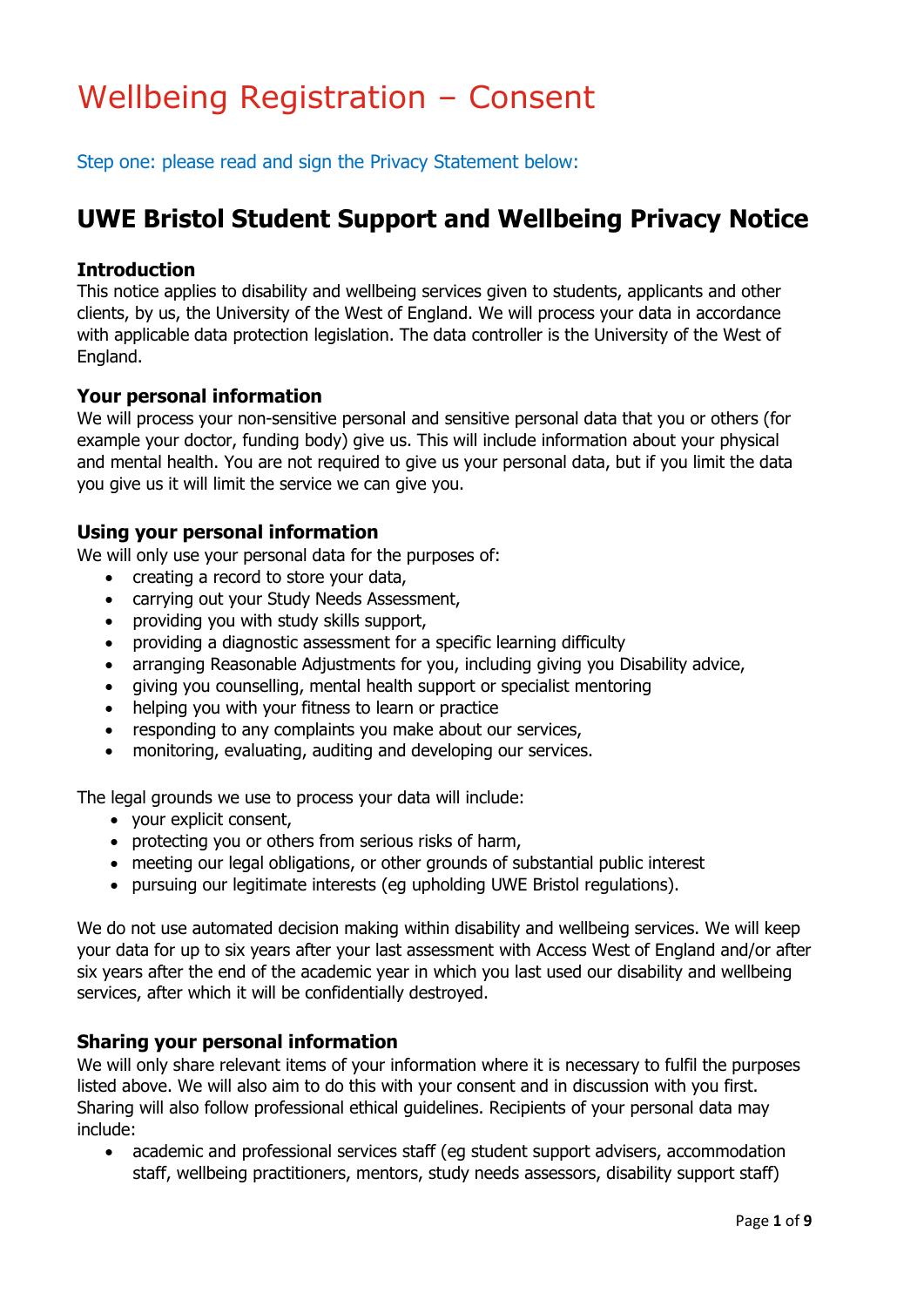- your UWE Bristol programme leader, for example if your programme requires placement or work experience activities, and you have a condition or other factor that impacts on your practice.
- your doctor and relevant NHS services
- in the event of an emergency, your emergency contact (if you have given us one)
- your funding body and DSA-QAG auditing staff

UWE takes the protection of your personal data very seriously and takes appropriate steps to ensure your personal data is stored in a secure environment to prevent any unauthorised access. We will not share your personal data with third parties (e.g. law enforcement agencies) without your consent unless legally required or permitted to do so. This will only happen in very limited circumstances where there is substantial risk to you or others,. We will not transfer your personal data outside the European Economic Area without your consent unless safeguards are in place.

### **Your rights and choices**

In respect of your personal data held by us, you have the following qualified rights to:

- access it and receive it in a structured machine readable format
- rectify it if it is not accurate or complete
- erase it, for example by removing your consent
- restrict or objecting to its processing
- object to automated decision making and profiling, and
- complain to the Information Commissioner's Office (ICO).

To exercise any of your rights please contact the Data Protection Officer.

#### **How to contact us**

- For data protection queries, please write to the Data Controller, UWE Bristol Frenchay Campus, Coldharbour Lane, Bristol, BS16 1QY, or dataprotection@uwe.ac.uk.
- For complaints, please contact [Complaints.](http://www1.uwe.ac.uk/about/contactus/complaints.aspx)

#### Text Messaging

[  $\Box$  ] Tick - I give consent for the Student Support & Wellbeing Services to contact me by text message.

This consent is not linked to other UWE texts. Note: if the mobile number provided is an international number you may incur charges at your standard network provider's rate. UWE cannot guarantee data security when messages are sent to networks outside of the European Economic Area.

Name (print):……………………………………..……………………….Signature:…………………………………….

Student number:…………………………………………………………….. Date:………………………………………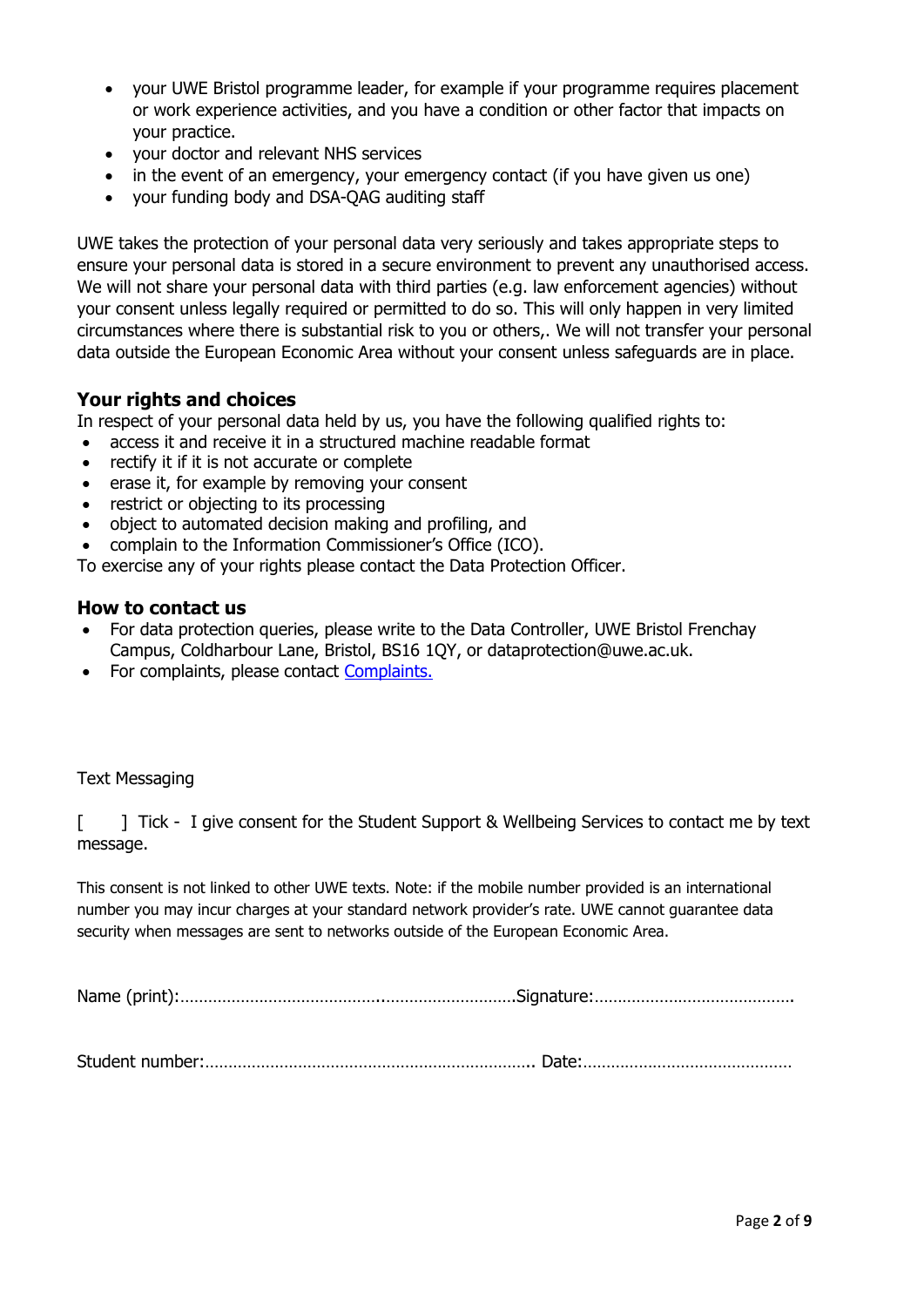# Your Details

| * Questions with a red asterisk are mandatory.                                              |
|---------------------------------------------------------------------------------------------|
|                                                                                             |
|                                                                                             |
|                                                                                             |
|                                                                                             |
| <b>Gender *</b> (please circle) Male / Female / Transgender / Other                         |
|                                                                                             |
|                                                                                             |
|                                                                                             |
|                                                                                             |
|                                                                                             |
|                                                                                             |
|                                                                                             |
|                                                                                             |
|                                                                                             |
|                                                                                             |
| <b>Faculty<sup>*</sup>:</b> ACE / HAS / FET / FBL                                           |
| Level of Study <sup>*</sup> : Foundation / Diploma / Degree / Postgraduate / Not applicable |
| <b>Year of Study</b> <sup>*</sup> : $1/2/3/4/5/6/7$ or over                                 |
| Status <sup>*</sup> : UK / International / EU                                               |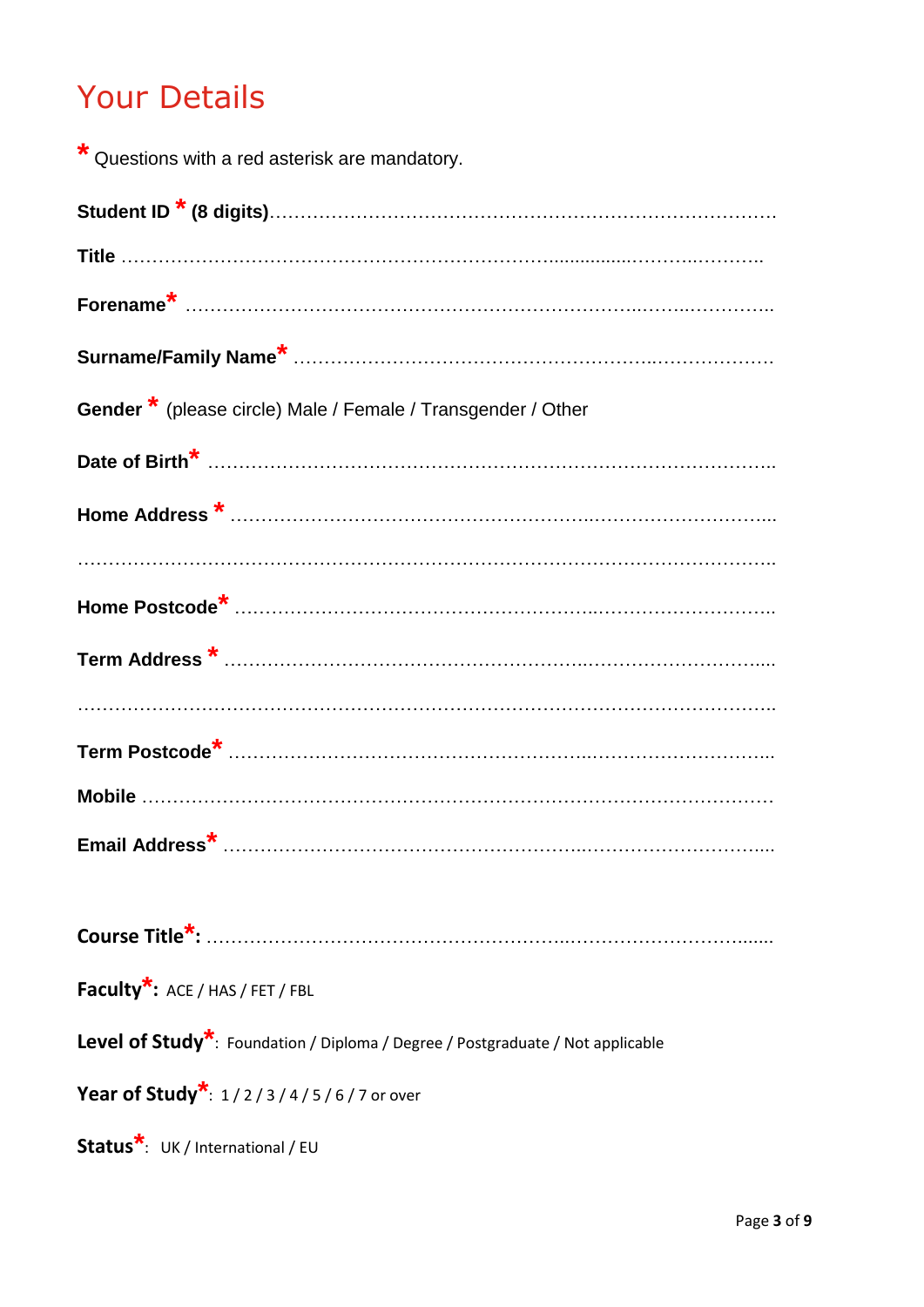# Section 1 – About You

**1. Please provide the name of your GP practice and name of your GP. If you have not registered with a GP, we recommend you do so as soon as possible. Please [find your closest GP surgery](https://www.bristolccg.nhs.uk/your-health-local-services/health-services/find-local-service/find-doctor/) and register. \***

**2. As part of providing our service, we sometimes send text messages to students e.g. for appointment reminders. \***



- Yes I am happy to receive text messages
- No I am not happy to receive text messages

## Section 2 – Your needs

**The Wellbeing Service offers different types of support: counselling, mental health support and specialist mentoring. Answering the following questions may help us match which type of support may be right for you.** 

**3. Over the last 2 weeks, how often have you been bothered by any of the following problems? \***

|    |                                                         | Not at all | Several<br>days | More<br>than half<br>the days | Nearly<br>every<br>day |
|----|---------------------------------------------------------|------------|-----------------|-------------------------------|------------------------|
|    | Little interest or pleasure in doing things             | 0          |                 | 2                             | 3                      |
| 2  | Feeling down, depressed, or hopeless                    | 0          |                 | $\mathfrak{p}$                | 3                      |
| 3  | Trouble falling or staying asleep, or sleeping too much | 0          |                 | $\mathfrak{p}$                | 3                      |
| -4 | Feeling tired or having little energy                   | 0          |                 | 2                             |                        |
| 5  | Poor appetite or overeating                             | 0          |                 | $\mathcal{P}$                 | 3                      |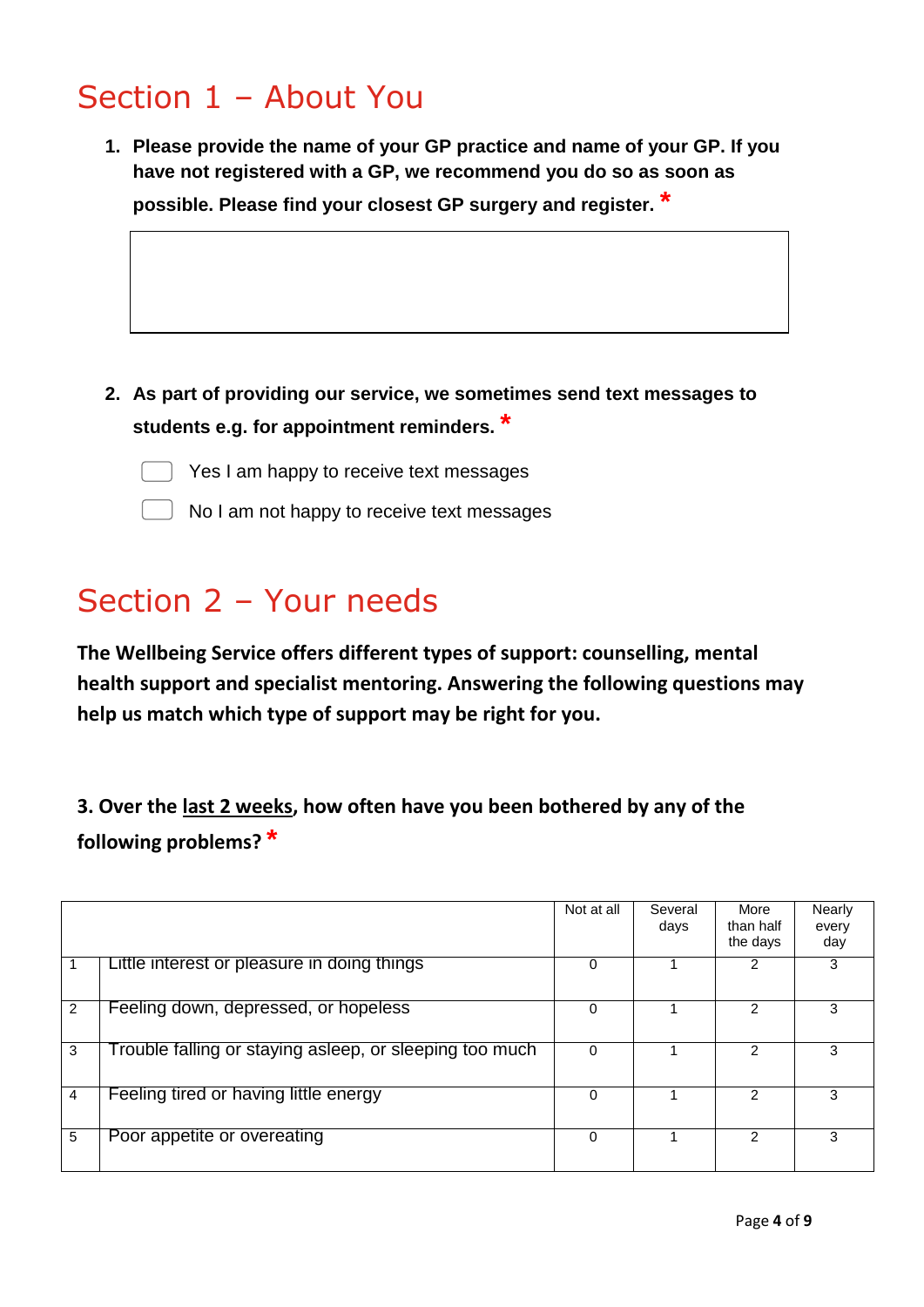|                 |                                                                                                                                                                                   | Not at all | Several<br>days | More<br>than half<br>the days | <b>Nearly</b><br>every<br>day |
|-----------------|-----------------------------------------------------------------------------------------------------------------------------------------------------------------------------------|------------|-----------------|-------------------------------|-------------------------------|
| 6               | Feeling bad about yourself - or that you are a failure<br>or have let yourself or your family down                                                                                | $\Omega$   | 1               | $\mathcal{P}$                 | 3                             |
| $\overline{7}$  | Trouble concentrating on things, such as reading the<br>newspaper or watching television                                                                                          | $\Omega$   | 1               | $\overline{2}$                | 3                             |
| 8               | Moving or speaking so slowly that other people could<br>have noticed? Or the opposite — being so fidgety or<br>restless that you have been moving around a lot more<br>than usual | $\Omega$   | 1               | $\overline{2}$                | 3                             |
|                 |                                                                                                                                                                                   | Not at all | Several<br>days | More<br>than half<br>the days | Nearly<br>every<br>day        |
| 10 <sup>°</sup> | Feeling nervous, anxious or on edge                                                                                                                                               | $\Omega$   | 1               | $\mathcal{P}$                 | 3                             |
| 11              | Not being able to stop or control worrying                                                                                                                                        | $\Omega$   | 1               | $\overline{2}$                | 3                             |
| 12              | Worrying too much about different things                                                                                                                                          | $\Omega$   | 1               | $\mathfrak{p}$                | 3                             |
| 13              | Trouble relaxing                                                                                                                                                                  | $\Omega$   | 1               | $\overline{2}$                | 3                             |
| 14              | Being so restless that it is hard to sit still                                                                                                                                    | $\Omega$   | 1               | $\mathfrak{p}$                | 3                             |
| 15              | Becoming easily annoyed or irritable                                                                                                                                              | $\Omega$   | 1               | $\mathcal{P}$                 | 3                             |
| 16              | Feeling afraid as if something awful might happen                                                                                                                                 | $\Omega$   | 1               | $\overline{2}$                | 3                             |

## **4. If any of the above have been difficult for you please indicate how much they have impacted on your day-to-day life. \***

| $\vert$ Somewhat $\vert$ Quite a bit $\vert$ A great deal |  | Not at all | Very little |  |  |  |
|-----------------------------------------------------------|--|------------|-------------|--|--|--|
|-----------------------------------------------------------|--|------------|-------------|--|--|--|

## **5. To what extent are you considering leaving University because of your difficulties? \***

|  | Not at all | <b>Very little</b> | Somewhat   Quite a bit |  | A great deal |
|--|------------|--------------------|------------------------|--|--------------|
|--|------------|--------------------|------------------------|--|--------------|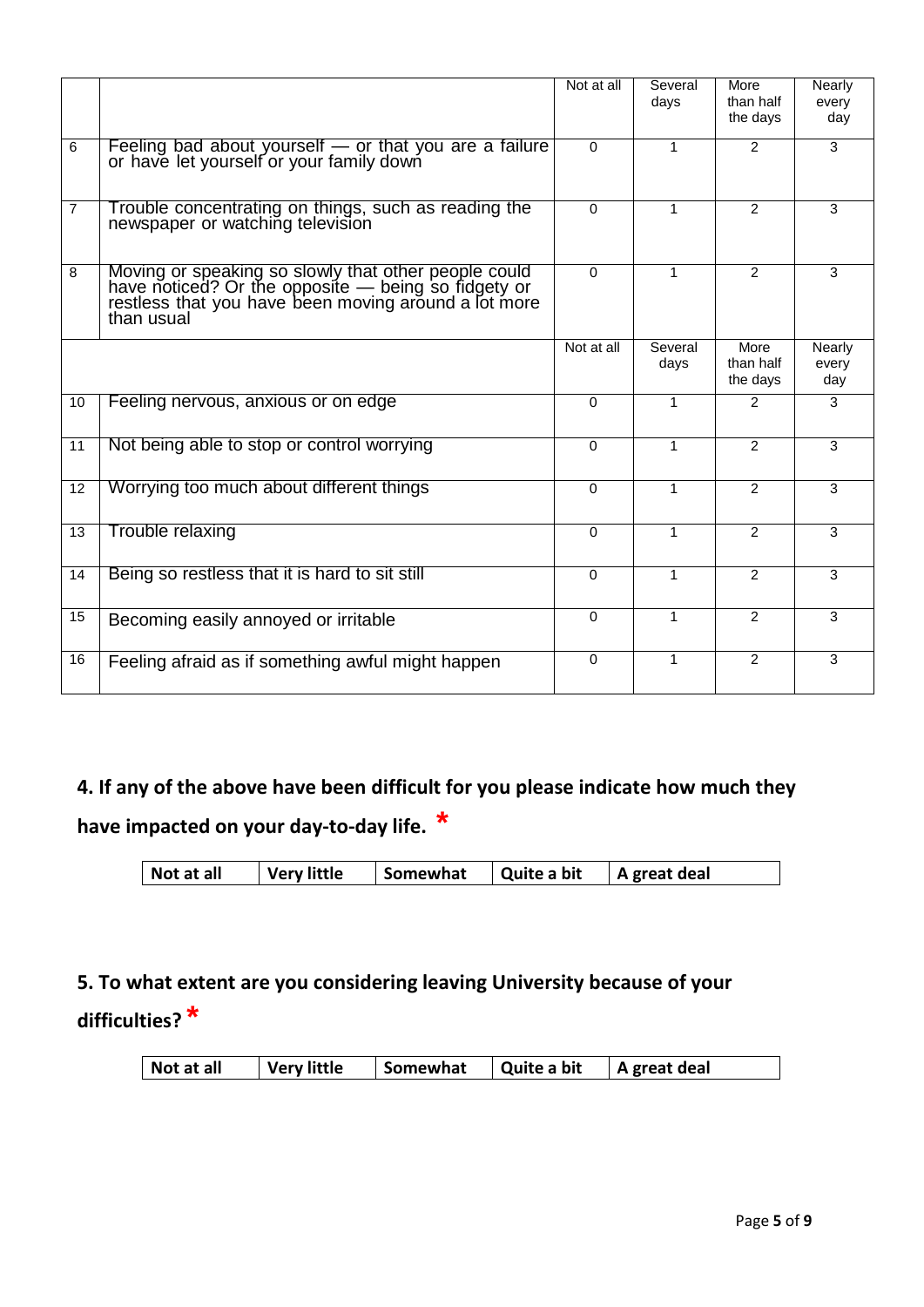**6. To what extent would you say your difficulties are affecting your study (e.g. attendance, assessment)? \***

**7. To what extent would you say your difficulties are affecting your overall** 

**experience at University (e.g. managing daily life, socialising)? \***

| Not at all | <b>Very little</b> | Somewhat | Quite a bit | A great deal |
|------------|--------------------|----------|-------------|--------------|
|------------|--------------------|----------|-------------|--------------|

# Section 3 – Your Wellbeing Service appointment

**8. What would you like to talk to a Wellbeing Practitioner about (please select all that apply to you) \***

**Abuse**

 **Academic concerns** (You may also wish to contact the UWE Student Support Advisers http://www1.uwe.ac.uk/students/academicadvice/studentsupportadvisers.aspx )

**Addictive behaviours**

**Anxiety**

**Coping strategies**

**Eating** 

 **Housing problems** (You may also wish to contact the Student Union <https://www.thestudentsunion.co.uk/advice-centre/accommodation/> or UWE Accommodation Services http://www1.uwe.ac.uk/students/accommodation.aspx)

**Loss/Bereavement**

**Low mood**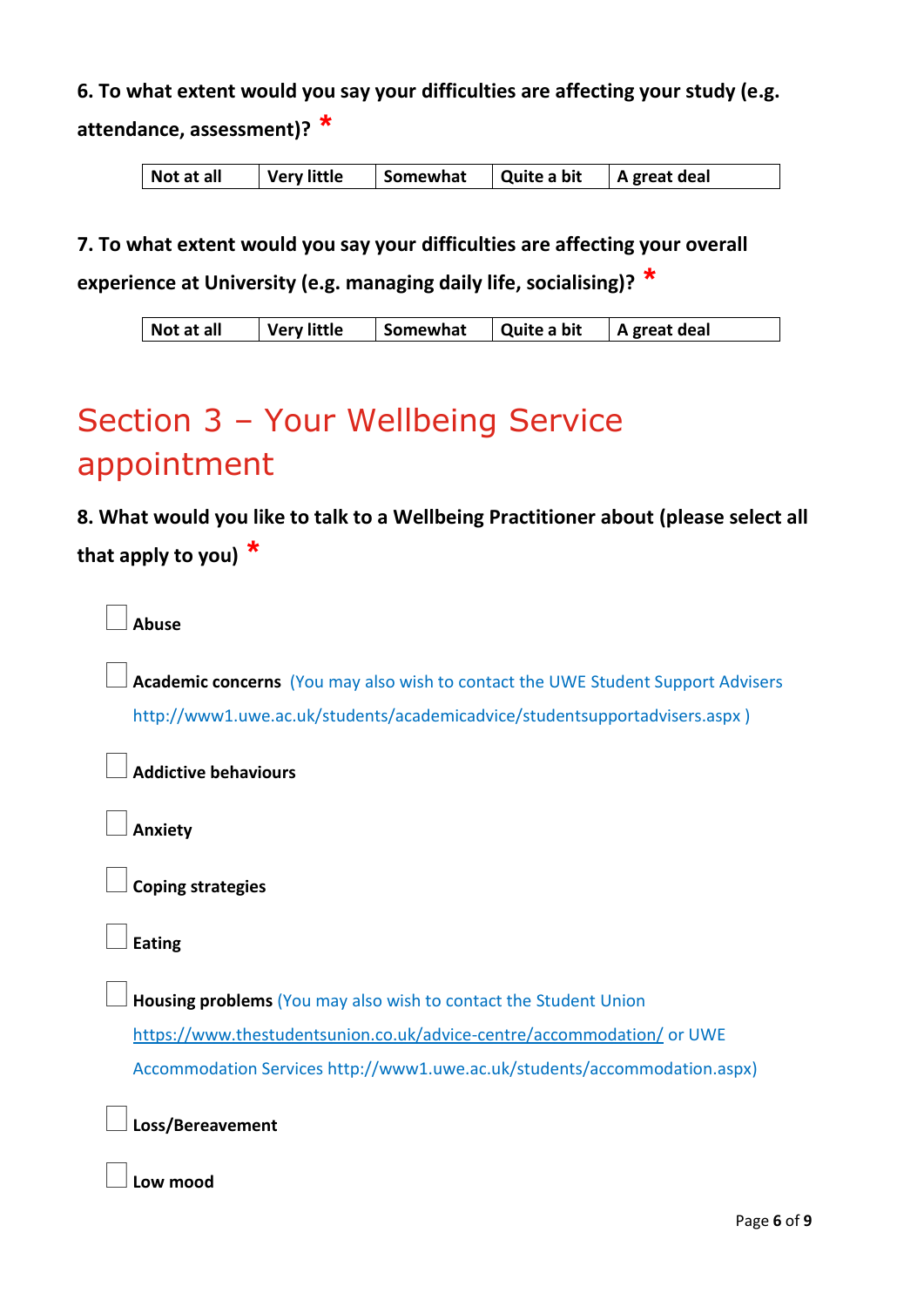| Low self-esteem                                                                                                                                                                                          |
|----------------------------------------------------------------------------------------------------------------------------------------------------------------------------------------------------------|
| Mental health condition (tick all that apply)                                                                                                                                                            |
| I have a diagnosed mental health condition.                                                                                                                                                              |
| I can provide Medical Evidence for the above. (You may be eligible for Specialist<br><b>Mentoring Support, please see</b><br>http://www1.uwe.ac.uk/students/healthandwellbeing/wellbeingservice/mentorin |
| g.aspx)                                                                                                                                                                                                  |
| I have recently needed crisis NHS support for my mental health.                                                                                                                                          |
| NHS staff have advised that I make contact with Wellbeing support.                                                                                                                                       |
| I would like practical support with how my mental health impacts on my ability to<br>study.                                                                                                              |
| Money worries (You may also wish to contact the UWE Money Advice & Finance Service                                                                                                                       |
| http://www1.uwe.ac.uk/students/feesandfunding.aspx)                                                                                                                                                      |
| Physical health (The Wellbeing Service is here for your emotional and mental health                                                                                                                      |
| needs. If you need to register with a local GP Surgery, there is one located on Frenchay                                                                                                                 |
| campus.<br>http://www1.uwe.ac.uk/students/healthandwellbeing/universityhealthcentre.aspx)                                                                                                                |
| <b>Recent trauma</b>                                                                                                                                                                                     |
| <b>Relationship issues</b>                                                                                                                                                                               |
| <b>Stress</b>                                                                                                                                                                                            |
| Self and identity                                                                                                                                                                                        |
| Self-harm                                                                                                                                                                                                |
| <b>Sexual issues</b>                                                                                                                                                                                     |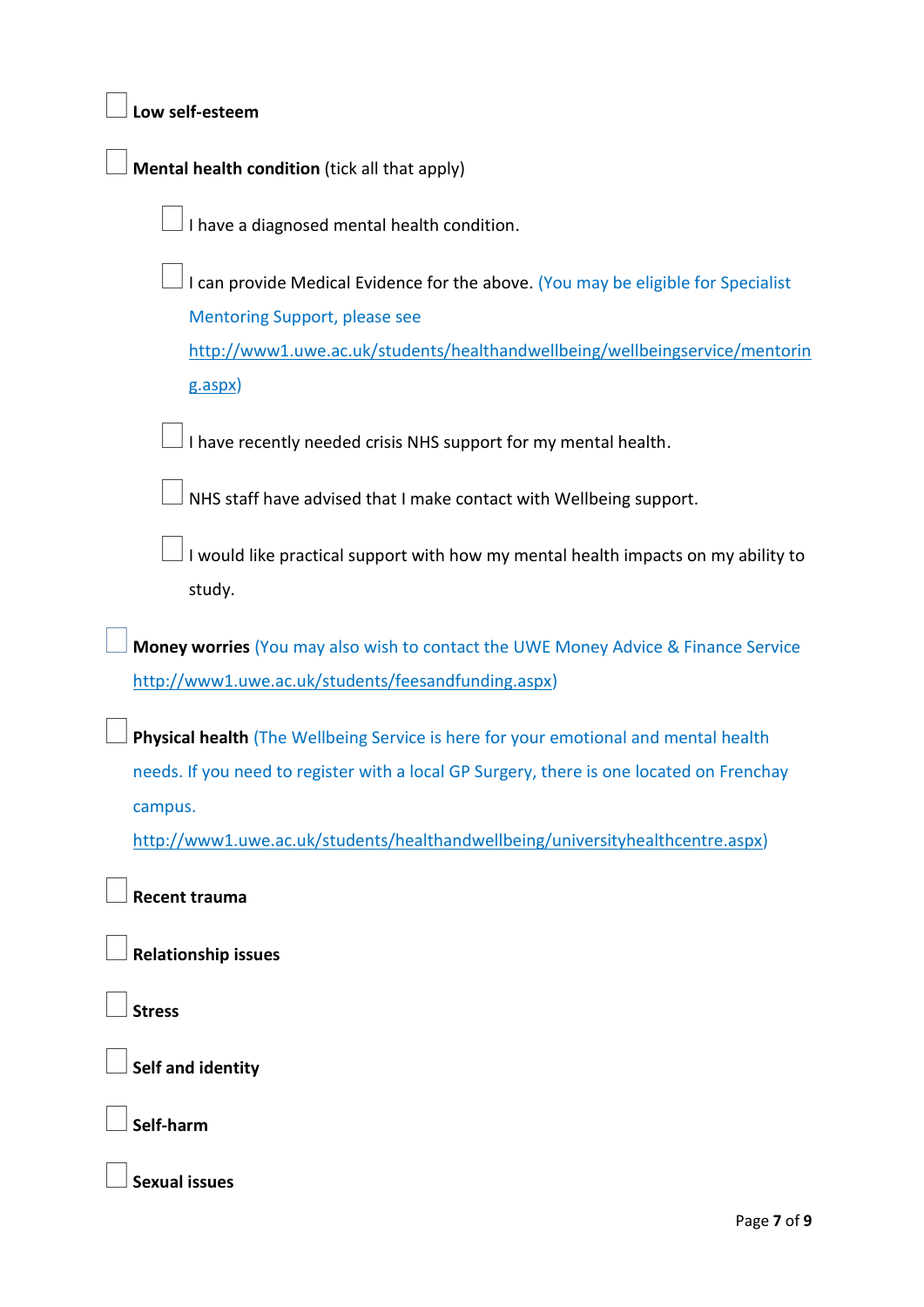**Sleep Specific emotional issues Transitions Other/not sure** 

### **9. Please indicate which type of support might suit you best (tick all that apply):**



Telephone

 $\perp$  Email (counselling only)

### **10. Please rank your campus preference in order (1-7):**

| $\Box$ Frenchay     | $\vert$ Gloucester       |
|---------------------|--------------------------|
| $\Box$ Glenside     | $\Box$ Telephone         |
| $\Box$ Bower Ashton | $\Box$ Email counselling |
| $\Box$ Arnolfini    |                          |

### **11. Do you have a strong preference regarding whether you would like to see a female or male practitioner?**